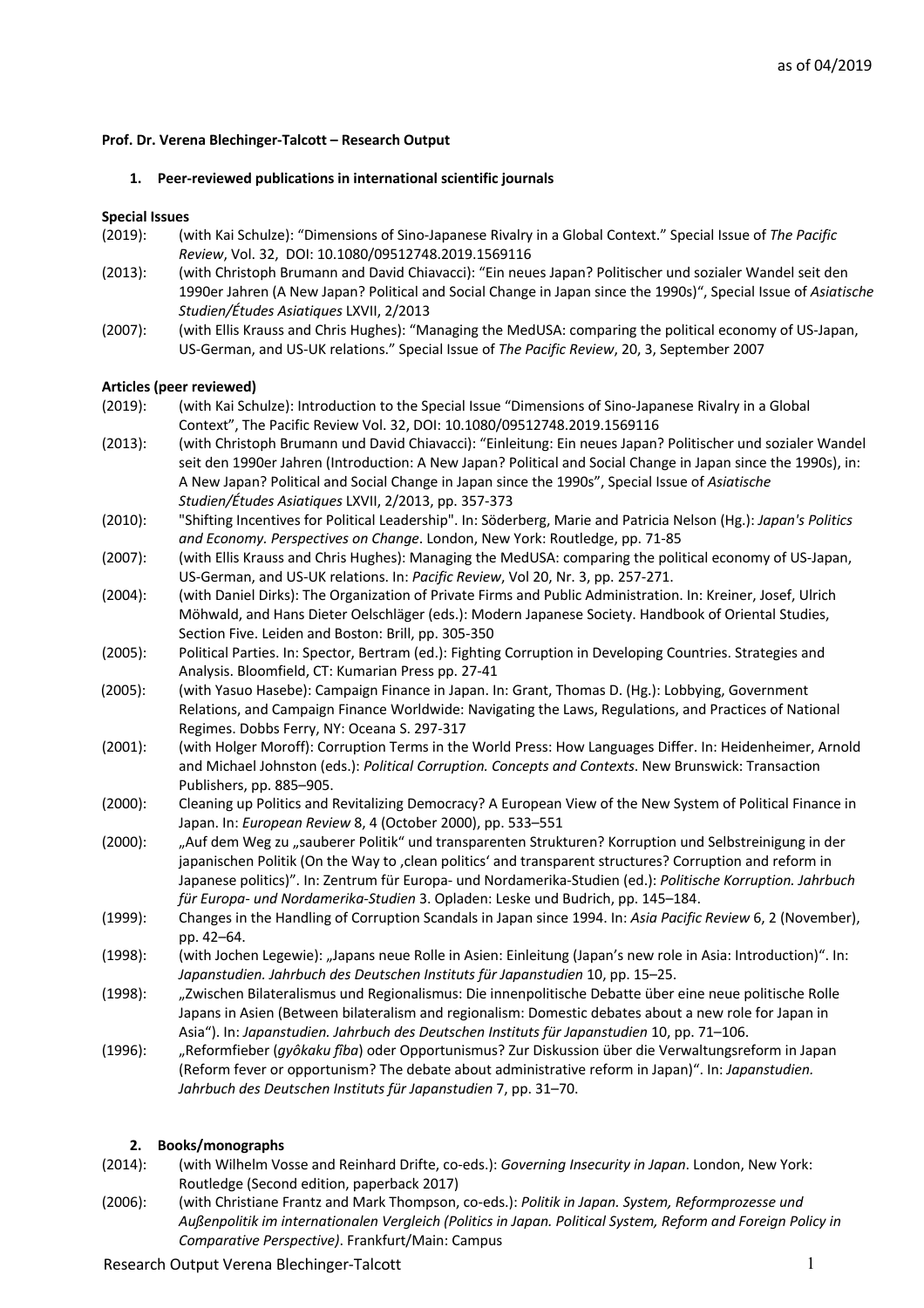- (2000): (with Jochen Legewie, co-eds.): *Facing Asia – Japan's Role in the Political and Economic Dynamism of Regional Cooperation*. Munich: iudicium.
- (1998): (with Jochen Legewie, co-eds.): Japans neue Rolle in Asien (Japan's New Role in Asia). *Japanstudien. Jahrbuch des Deutschen Instituts für Japanstudien* (Yearbook oft he German Institute for Japanese Studies) Vol. 10. Munich: iudicium.
- (1998): *Politische Korruption in Japan. Ursachen, Hintergründe und Reformversuche (*Political Corruption in Japan. Causes, Consequences and Reform). Hamburg: Institute of Asian Affairs, Vol. 291.

# **3. Articles and book chapters**

- (2014): (with Wilhelm Vosse and Reinhard Drifte): "Introduction", in Wilhelm Vosse, Reinhard Drifte and Verena Blechinger-Talcott (eds.) (2014): *Governing Insecurity in Japan*. London, New York: Routledge, pp. 1-10
- (2012): (with Julian Plenefisch): "Japan im globalen 19. Jahrhundert Kontinuitäten und Verflechtungen. Historische Forschung der Japanologie an der Freien Universität Berlin" [Japan in the Global 19th Century – Continuities and Entanglements. History-related Research in the Institute of Japanese Studies at FU Berlin], in: *AHF Jahrbuch der historischen Forschung in der Bundesrepublik Deutschland* (AHF Yearbook of Historical Research in Germany) 2011, München: Oldenbourg Verlag, pp. 73-84.
- (2011): (with Nadine Burgschweiger and Julian Plenefisch): "Politik" (Politics). In: Haasch, Günther (Hg.): *Japan – Land und Leute. Geographie und Geschichte, Politik und Wirtschaft, Kultur und Gesellschaft* (Japan – The Country and its People. Geography and History, Politics and Business, Culure and History). Berlin: BWV Berliner Wissenschaftsverlag, pp. 133-169.
- (2006): "Regieren in Japan im Vergleich" (Japanese Politics and Governance in Comparative Perspective). In: Blechinger-Talcott, Verena, Frantz, Christiane, Thompson, Mark (eds): *Politik in Japan. System, Reformprozesse und Außenpolitik im internationalen Vergleich* (Politics in Japan. Political System, Reform and Foreign Policy in Comparative Perspective*)*, Frankfurt/Main: Campus, pp. 29-43
- (2003): "Japans Politiker im Internet. Wählerwerbung im digitalen Zeitalter" (Japanese Politicians Online. Election Campaigning in the Digital Age). In: Gössmann, Hilaria and Franz Waldenberger (eds.): *Medien in Japan. Gesellschafts- und kulturwissenschaftliche Perspektiven*. Hamburg: Institute of Asian Affairs, pp. 128–152.
- (2003): "Der lange Weg zur Emanzipation der Politik? Japans Demokratie zwischen Bürokratiedominanz und dem Führungsanspruch der Politik" (Japanese Democracy between Bureaucratic Dominance and Political Leadership). In: Kevenhörster, Paul and Dietrich Thränhardt (eds.): *Demokratische Ordnungen nach den Erfahrungen von Totalitarismus und Diktatur. Eine international vergleichende Bilanz*. Münster: Lit, pp. 101– 124.
- (2001): "Singapur" (Singapore). In: Bellers, Jürgen, Benner, Thorsten and Ines M. Gerke (eds.): *Handbuch der Außenpolitik. Von Afghanistan bis Zypern (*Handbook of International Relations*)*. München, Wien: R. Oldenbourg, pp. 987–990.
- (2001): "Between Bilateralism and Regionalism: Business and the State in Japan's Relations with Asia". In: Edström, Bert (Hg.): *Interdependence in Asia Pacific*. Stockholm: Swedish Institute for International Affairs, pp. 71–96.
- (2001): "Political Finance in Non-Western Democracies: Japan and Israel" (with Karl-Heinz Nassmacher). In: Nassmacher, Karl-Heinz (ed.): *Foundations for Democracy. Approaches to Comparative Political Finance*. Baden-Baden: Nomos, pp. 155–180.
- (2001): "Reformland Japan? (Reform Country Japan?)", In: *Blätter für deutsche und internationale Politik*, Juni 2001, S. 653-657.
- (2001): "Politische Reformen in Japan: Auswirkungen und Perspektiven" (Political Reform in Japan: Consequences and Perspectives). In: Bosse, Friederike and Patrick Köllner (eds): *Reformen in Japan (Reforms in Japan)*. Hamburg: Institut für Asienkunde, S. 89–110.
- (2000): "Flirting with Regionalism: Japan's Foreign Policy Elites and the East Asian Economic Caucus". In: Blechinger, Verena and Jochen Legewie (eds.): *Facing Asia – Japan's Role in the Political and Economic Dynamism of Regional Cooperation*. Munich: iudicium, pp. 57–86.
- (2000): (with Jochen Legewie): "Action and Reaction, Direct and Indirect Leadership: Re-evaluating Japan's Role in Asian Regional Cooperation". In: Blechinger, Verena and Jochen Legewie (eds.): *Facing Asia – Japan's Role in the Political and Economic Dynamism of Regional Cooperation*. Munich: iudicium, pp. 297–324.
- (1997): "Politik und Familienbande. "Erbabgeordnete" im japanischen Parlament" (Politics as Family Business: Political Heirs in Japanese Parliament). In: *Nachrichten der Gesellschaft für Natur- und Völkerkunde Ostasiens (NOAG)* 159-160 (1996), pp. 71–87.

### **4. Edition of book series**

2007- Series co-editor: *Ostasien im 21. Jahrhundert. Politik - Gesellschaft- Sicherheit - Regionale Integration* (East Asia in the 21st Century – Politics, Society, Security, Regional Integration), VS-Verlag für Sozialwissenschaften, Wiesbaden (with Thomas Heberer, Sebastian Heilmann , Heike Holbig, Patrick Köllner , Hanns W. Maull and Gunter Schubert), to date xxx volumes published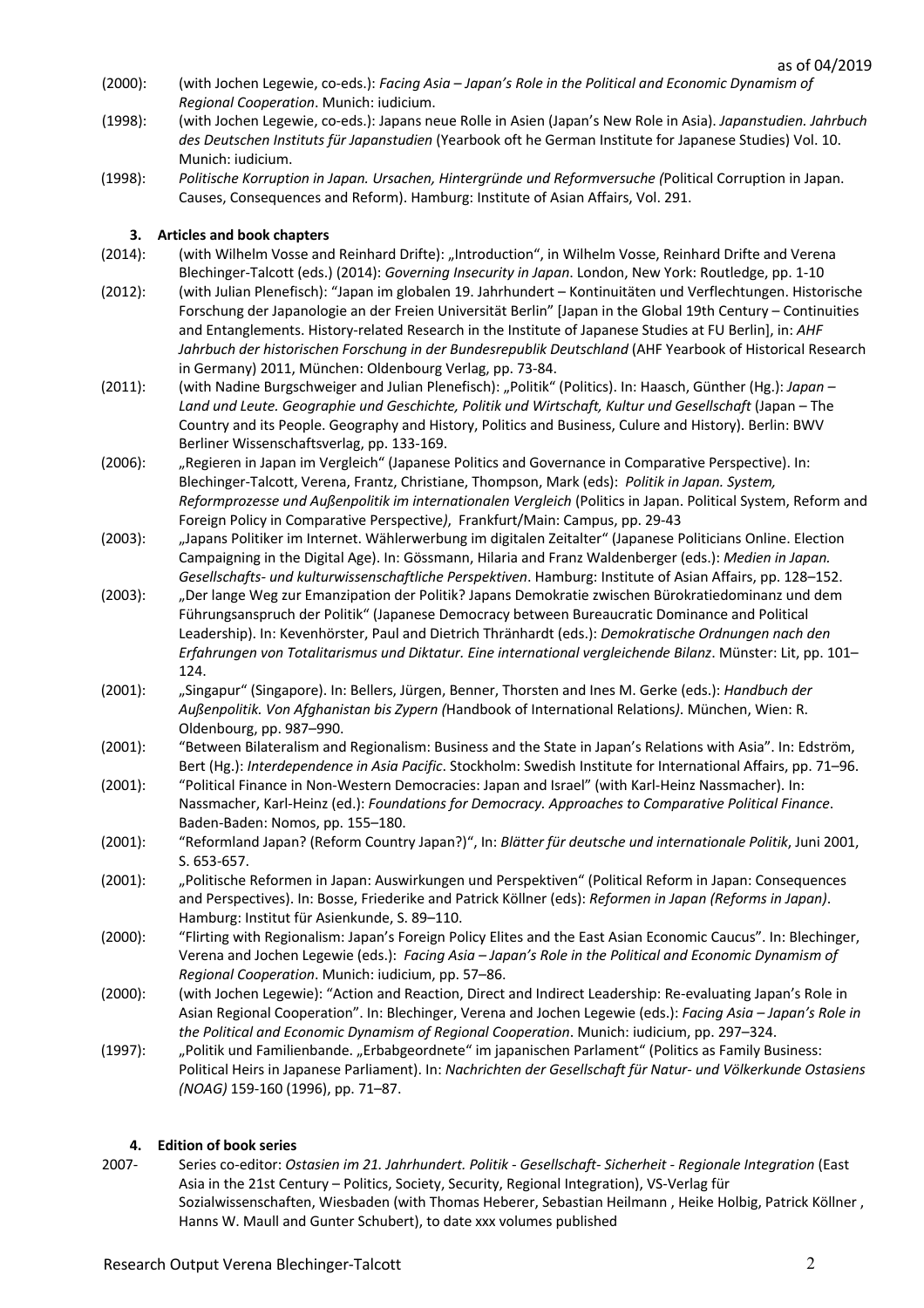## **5. Book reviews**

- (2002): Freeman, Laurie: Closing the Shop. Information Cartels and Japan's Mass Media, Princeton University Press, 2000. In: *Monumenta Nipponica*, 57, 1, Spring 2002.
- (2000): Nakasone Yasuhiro: The Making of the New Japan. Reclaiming the Political Mainstream. Translated and annotated by Lesley Connors. Surrey: Curzon Press 1999. In: Japanstudien. Jahrbuch des Deutschen Instituts für Japanstudien der Philipp Franz von Siebold Stiftung 12, pp. 330–336.
- (1998): Stephan Peters: Das politische System Japans und seine Veränderungen nach dem Juni 1993. Eine geschichtliche, gesellschaftliche und politische Analyse aus abendländischer Perspektive. Frankfurt/Main: Peter Lang 1996. In: Nachrichten der Gesellschaft für Natur- und Völkerkunde Ostasiens (NOAG) 161-162 (1997), pp. 257–261.
- (1997): Thomas Heberer, Kerstin Katharina Vogel (eds.): Frauen-Los!? Politische Partizipation von Frauen in Ostasien, Hamburg: LIT-Verlag 1997. In: Japan Journal 1, pp. 33.
- (1996): Masumi Junnosuke: Contemporary Politics in Japan. In: Japanstudien. Jahrbuch des Deutschen Instituts für Japanstudien 8, pp. 363–370.

### **6. Translations**

(2010): (with Hiroomi Fukuzawa): Takamitsu Sawa: Japans "Stukturreform" - was jetzt geändert werden muß (Kozo Kaikaku). Munich: Iudicium.

### **7. Other publications, research notes**

- (2007): Corporate Social Responsibility Perspectives on Japan and Germany. *JDZB-Echo* 78, March 2007, pp. 1-2 (also in English and Japanese)
- (2004): *Learning to Lead. Incentives and Disincentives for Leadership in Japanese Politics*. Washington, D.C.: Woodrow Wilson International Center for Scholars, Asia Program, Special Report.
- (2004): *The Information Nexus. Understanding Japanese Political Corruption*. Program on U.S.-Japan Relations. Cambridge, MA: Program on U.S.-Japan Relations Occasional Paper Series, Harvard University
- (2000): "Formales im Vordergrund. Japan vor den Unterhauswahlen". In: *Frankfurter Allgemeine Zeitung*, Verlagsbeilage Nr. 96, 25.4.00, S. B 2.
- (1999): Und ewig rollt der Yen. Parteienfinanzierung durch die Wirtschaft in Japan. In: *Japan-Markt*, Mai 1999, pp. 17–18.
- (1999): Verwaltungsreform Auf dem Weg zum schlanken Staat. In: Legewie, Jochen und Hendrik Meyer-Ohle (eds.): *Japans Wirtschaft im Umbruch: Schlaglichter aus dem Deutschen Institut für Japanstudien*, München: iudicium, pp. 15–18.
- (1999): Korruption und Einflußnahme Parteienfinanzierung durch die Wirtschaft. In: Legewie, Jochen und Hendrik Meyer-Ohle (eds.): *Japans Wirtschaft im Umbruch: Schlaglichter aus dem Deutschen Institut für Japanstudien*, München: iudicium, pp. 31–34.
- (1998): Money Politics in Japan (or, Pork Corrupts, and Absolute Pork Corrupts Absolutely). In: *Social Science Japan. Newsletter of the Institute of Social Science*, University of Tokyo 12, March 1998, pp. 30–32.
- (1998): Eine schnelle Wiederbelebung der Wirtschaft als letzte Chance für den Machterhalt der LDP. In: *Japan-Markt*, September 1998, pp. 3–6.
- (1998): Schlank auf dem Weg ins 21. Jahrhundert? Das Verwaltungsreformprogramm der Regierung Hashimoto. In: *Japan-Markt*, Februar 1998, pp. 17–18.
- (1997): (with Ralph Luetzeler): Zurück zum 55er-System? Ein Rückblick auf die Unterhauswahlen vom Oktober 1996. In: *DIJ Newsletter*. Mitteilungen aus dem Deutschen Institut für Japanstudien, 1, Juni 1997, pp. 1–2.
- (1997): Recent Publications in German on Japanese Politics, Society, and Economics. In: *Social Science Japan. Newsletter of the Institute of Social Science*, University of Tokyo, 11, November 1997, S. 29.
- (1997): Politik als Familienbetrieb. Dynastische Familien in der japanischen Politik heute. In: Apel, Ulrich, Josef Holzapfel und Peter Pörtner (Hg.): *Referate des 10. Deutschsprachigen Japanologentages vom 9. bis 12. Oktober 1996 in München*, München: Japan-Zentrum der Ludwig-Maximilians-Universität, S. 514–522 (CD-Rom).

### **8. Oral contributions to international conferences (last five years)**

- (2018): "Governing Global Flowers. Labor Standards and Safety in Asia", Conference "Shaping Asia/s. Connectivities, Comparisons, Collaborations", Center for Interdisciplinary Research (ZiF), University of Bielefeld, 6-7 February 2018
- (2017): "Non-Voters, Dealigned Voters and the New Political Activism in Japan", Conference "Democratic Legitimacy in Times of Globalization – Perspectives on Japan and Germany", Japanese-German Center (JDZB) Berlin, December 11, 2017
- (2016): "Politische Auswirkungen wirtschaftlicher Stagnation in Japan", 29. Leipziger Weltwirtschaftsseminar "Herausforderungen für Europa und Ostasien in der Weltwirtschaft", Leipzig University, 18-19 January 2016